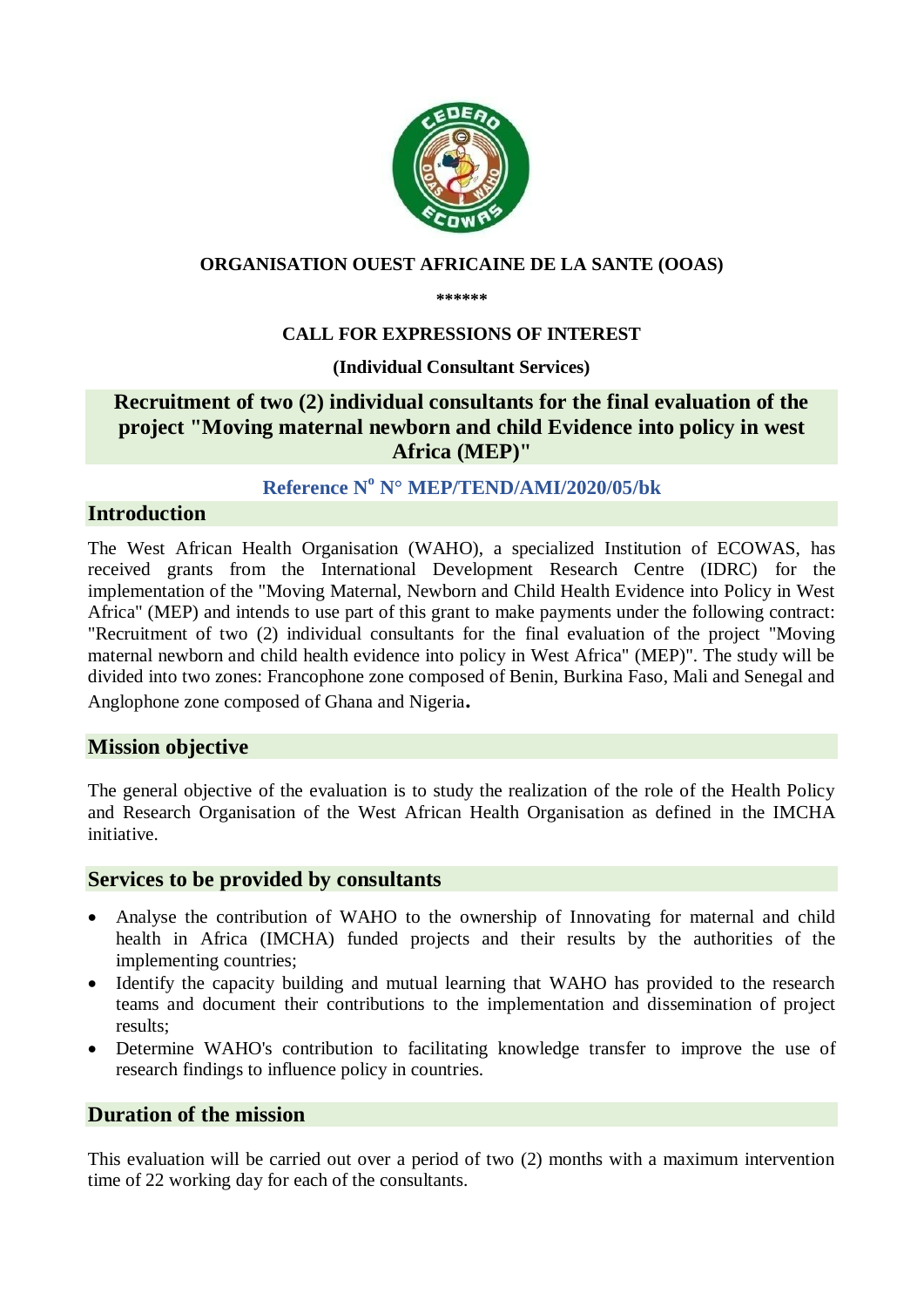# **Consultant profile**

The assignment will be carried out by two individual consultants with the following qualifications:

- Hold at least one postgraduate degree (Masters or Doctorate) in public health or social sciences;
- Have at least 10 years' experience in public health issues, MNCH in sub-Saharan Africa;
- Have conducted at least three (3) health projects or programme evaluation missions.
- Have developed and published at least one article on the results of a project evaluation;
- Have a good knowledge of French or English speaking countries of West Africa.

# **Submission of Expression of Interest**

A consultant may express interest in one or both zones. In the event that he expresses interest in both areas, he must specify the area for which he has more preference. At the end of the procedure, a different consultant will be selected for each Zone.

### **Content of the expression of interest**

The West African Health Organization invites eligible Individual Consultants to express their interest in providing the services described above.

The Consultant must provide a technical file including the letter of expression of interest, past experiences (curriculum vitae highlighting degrees, experience gained, missions carried out, employers, periods of precise completion of each mission or post, experience in carrying out similar missions, as well as references for possible verifications, etc.).

# **Selection procedures**

The consultant will be selected in accordance with the consultant selection procedures defined in the ECOWAS procurement code available at [https://www.ecowas.int.](https://www.ecowas.int/)

# **Criteria for the evaluation of expressions of interest**

- $\triangleright$  Essential Criteria
- Degree (holder of at least one postgraduate degree (Masters or Doctorate) in public health or social sciences): **10 points;**
- General experience (at least 10 years' experience in public health issues, MNCH in sub-Saharan Africa): **10 points;**
- Specific experiences: at least two (02) health project or programme evaluation missions: **60 points;**
- Have a good knowledge of French and English speaking countries of West Africa: **10 points;**
	- $\triangleright$  Desirable Criteria
- Have developed and published at least one article on the results of a project evaluation **: 10 points**

# **Information, date and place of submission of applications**

Interested individual consultants can download the TORs from the WAHO website at: [www.wahooas.org.](http://www.wahooas.org/) They can also obtain additional information about the TORs at the address below and during working days and hours Monday to Friday from 08:00 to 16:00.